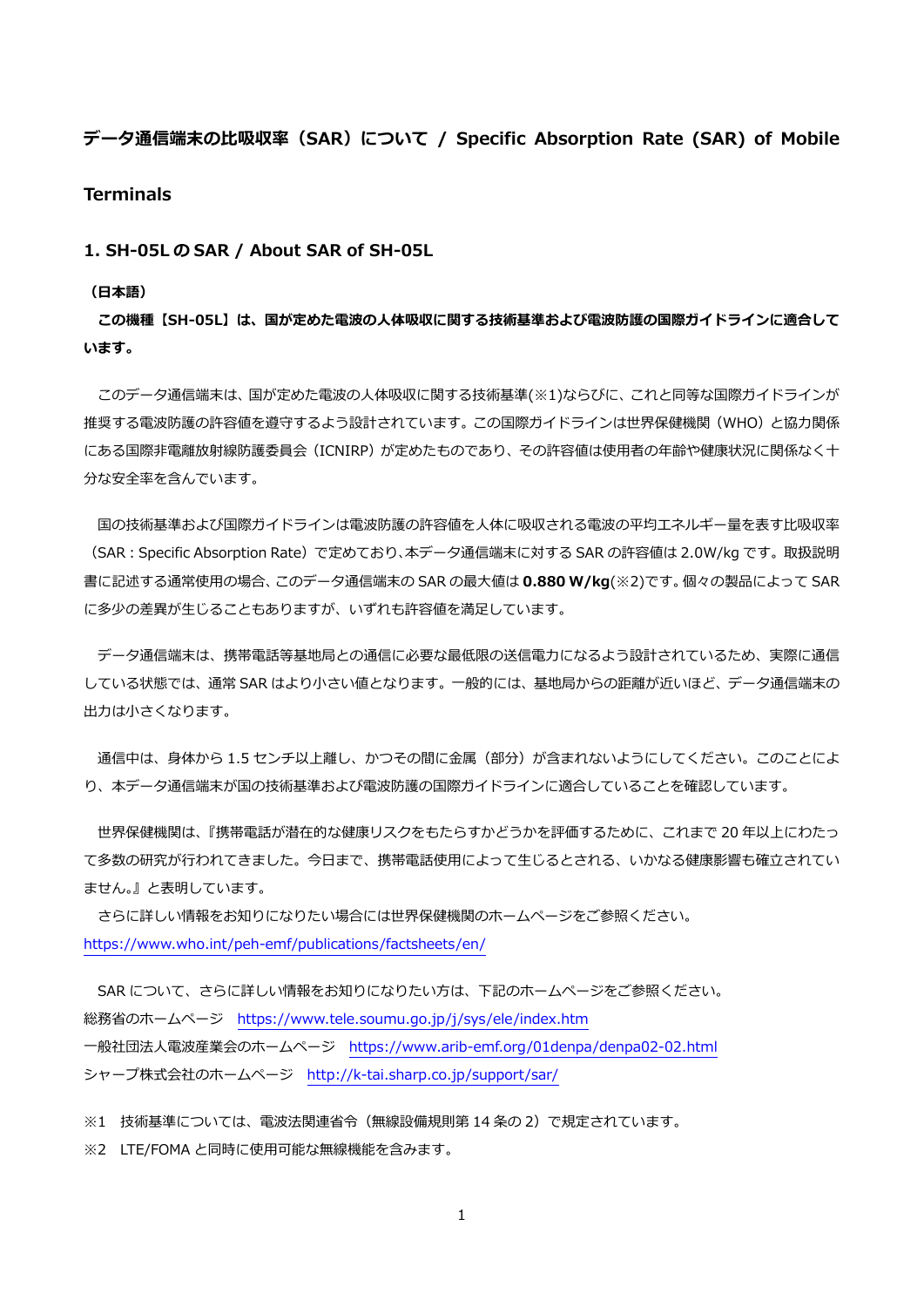#### **(In English)**

# **This model [SH-05L] device complies with Japanese technical regulations and international guidelines regarding exposure to radio waves.**

This device was designed in observance of Japanese technical regulations regarding exposure to radio waves (\*1) and limits to exposure to radio waves recommended by a set of equivalent international guidelines. This set of international guidelines was set out by the International Commission on Non-Ionizing Radiation Protection (ICNIRP), which is in collaboration with the World Health Organization (WHO), and the permissible limits include a substantial safety margin designed to assure the safety of all persons, regardless of age and health condition.

The technical regulations and international guidelines set out limits for radio waves as the Specific Absorption Rate, or SAR, which is the value of absorbed energy in any 10 grams of tissue over a 6-minute period. The SAR limit for mobile terminals is 2.0 W/kg. The highest SAR value for this device when tested for intended use described in the instruction manual is **0.880 W/kg** (\*2). There may be slight differences between the SAR levels for each product, but they all satisfy the limit.

The actual SAR of this device while operating can be well below that indicated above. This is due to automatic changes to the power level of the device to ensure it only uses the minimum required to reach the network. Therefore in general, the closer you are to a base station, the lower the power output of the device.

During communication, please keep the device farther than 1.5 cm away from your body without including any metals. This device satisfies the technical regulations and international guidelines.

The World Health Organization has stated that "a large number of studies have been performed over the last two decades to assess whether mobile phones pose a potential health risk. To date, no adverse health effects have been established as being caused by mobile phone use."

Please refer to the WHO website if you would like more detailed information.

#### https://www.who.int/peh-emf/publications/factsheets/en/

Please refer to the websites listed below if you would like more detailed information regarding SAR.

Ministry of Internal Affairs and Communications Website: https://www.tele.soumu.go.jp/e/sys/ele/index.htm Association of Radio Industries and Businesses Website: https://www.arib-emf.org/01denpa/denpa02-02.html (in Japanese only)

SHARP Corporation Website: http://k-tai.sharp.co.jp/support/sar/

\*1 Technical regulations are defined by the Ministerial Ordinance Related to Radio Law (Article 14-2 of Radio Equipment Regulations).

\*2 Including other radio systems that can be simultaneously used with LTE/FOMA.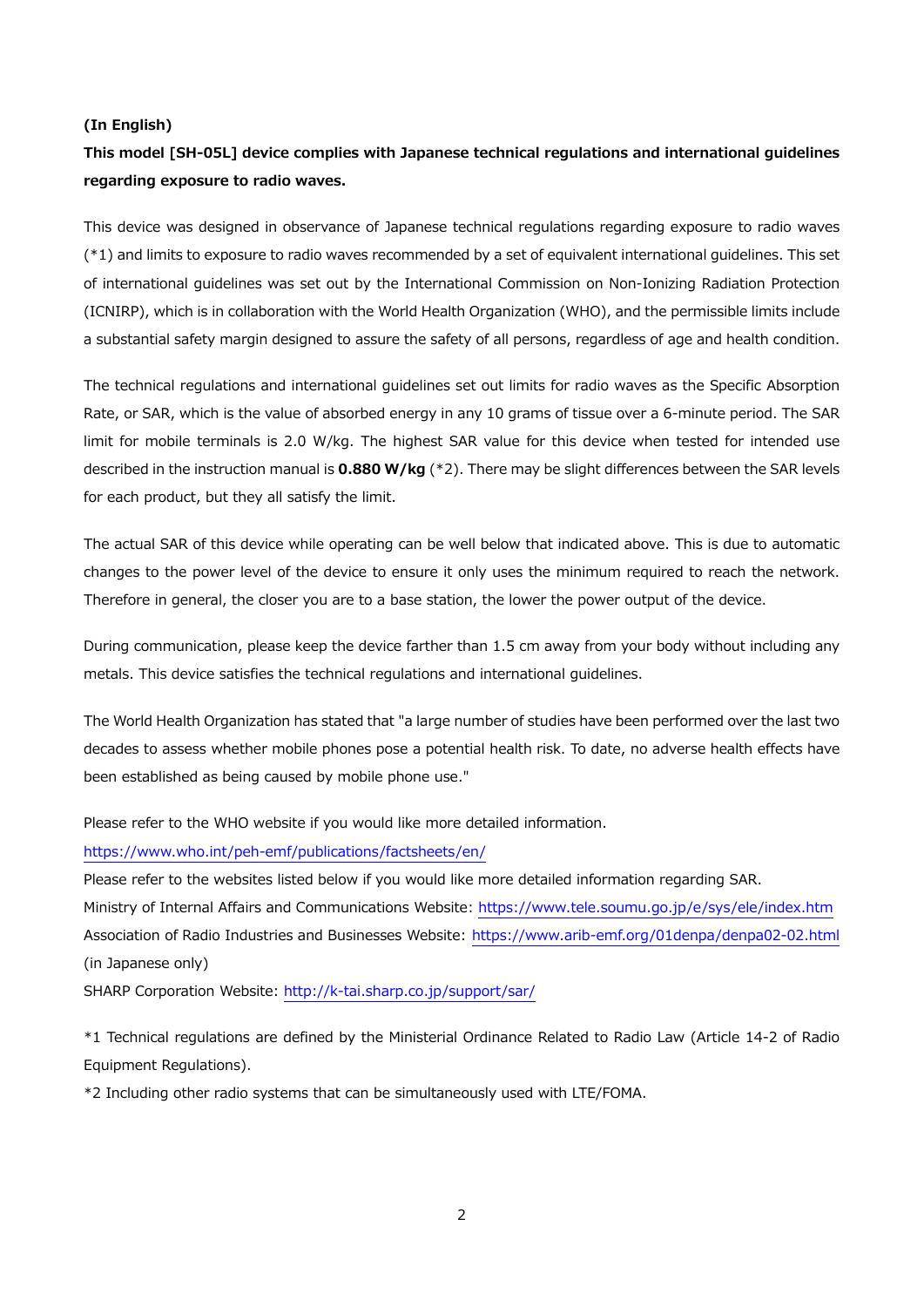# **2. About SAR of SH-05L for FCC RF exposure requirements**

### **FCC RF Exposure Information**

Your device is a radio transmitter and receiver.

It is designed and manufactured not to exceed the emission limits for exposure to radio frequency (RF) energy set by the Federal Communications Commission of the U.S. Government.

The guidelines are based on standards that were developed by independent scientific organizations through periodic and thorough evaluation of scientific studies. The standards include a substantial safety margin designed to assure the safety of all persons, regardless of age and health.

The exposure standard for wireless devices employs a unit of measurement known as the Specific Absorption Rate, or SAR. The SAR limit set by the FCC is 1.6 W/kg.

The tests are performed in positions and locations (e.g., at the ear and worn on the body) as required by the FCC for each model. The highest SAR value for this model device when tested for intended use described in the instruction manual is **1.05 W/kg**.

For body worn operation, this device has been tested and meets the FCC RF exposure guidelines. During communication, please use an accessory designated for this product or an accessory which contains no metal and which positions the device a minimum of 1.0 cm from the body.

The use of accessories that do not satisfy these requirements may not comply with FCC RF exposure requirements, and should be avoided.

The FCC has granted an Equipment Authorization for this model device with all reported SAR levels evaluated as in compliance with the FCC RF emission guidelines. SAR information on this model device is on file with the FCC and can be found under the Display Grant section of https://www.fcc.gov/oet/ea/fccid on FCC ID

## **APYHRO00274**.

Additional information on Specific Absorption Rates (SAR) can be found on the FCC website at https://www.fcc.gov/general/radio-frequency-safety-0.